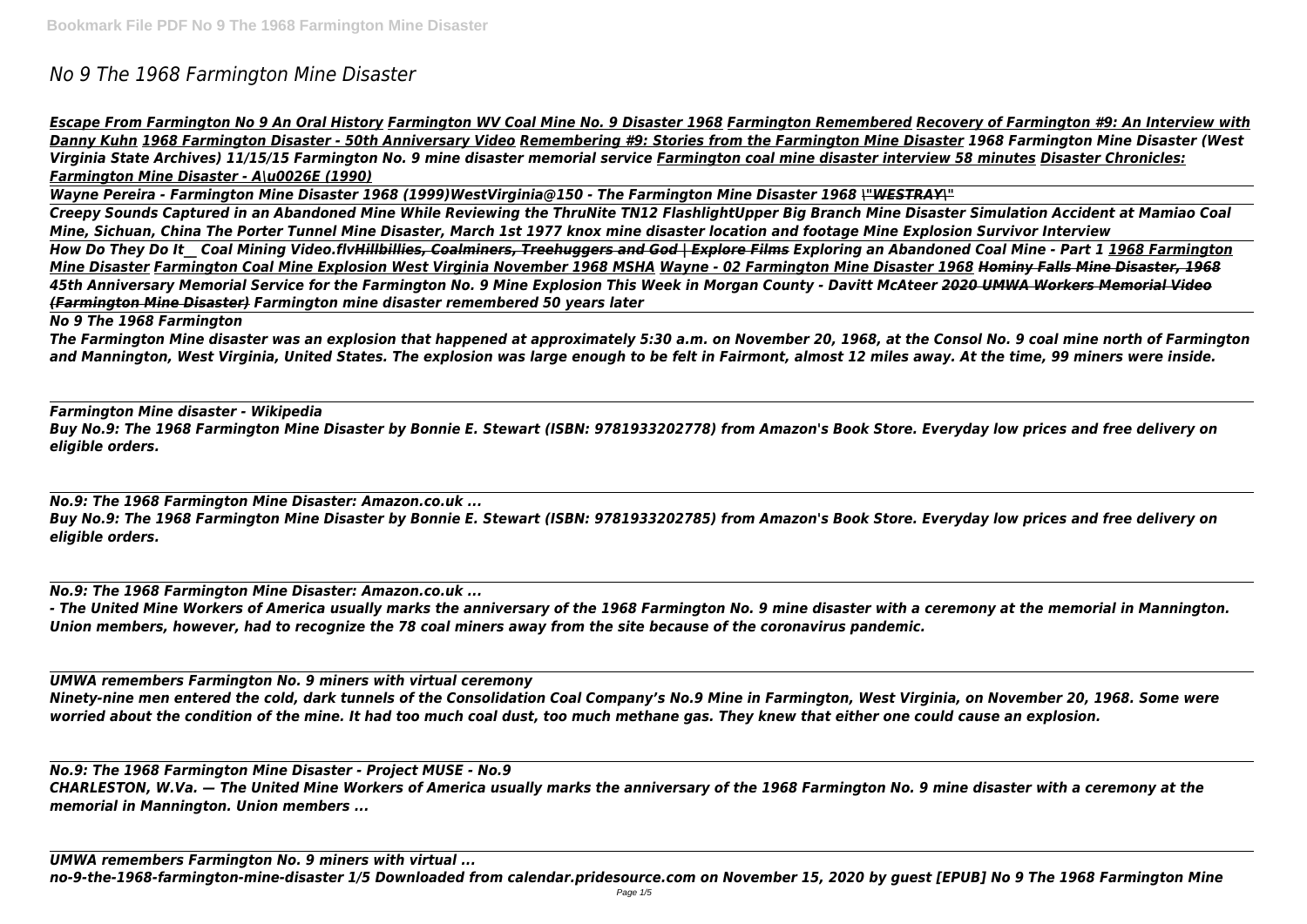*Disaster Recognizing the showing off ways to get this books no 9 the 1968 farmington mine disaster is additionally useful. You have remained in right site to begin getting this info. acquire the no 9 the 1968 farmington mine disaster partner ...*

*No 9 The 1968 Farmington Mine Disaster | calendar.pridesource Inside the Consolidation Coal No.9 Mine Without warning, at about 5:30 a.m., the power went out in 7South on the mine's far southwest side. The youngest member of the crew, 24-year-old Paul Henderson Jr., was by himself near the dump, where coal was loaded into rail cars.*

*Stories | No.9: - No.9: | The 1968 Farmington Mine Disaster No.9: The 1968 Farmington Mine Disaster: Stewart, Bonnie E: Amazon.nl Selecteer uw cookievoorkeuren We gebruiken cookies en vergelijkbare tools om uw winkelervaring te verbeteren, onze services aan te bieden, te begrijpen hoe klanten onze services gebruiken zodat we verbeteringen kunnen aanbrengen, en om advertenties weer te geven.*

*No.9: The 1968 Farmington Mine Disaster: Stewart, Bonnie E ... One of Consol's larger mines of the 20th century was No. 9 at Farmington, Marion County, which is about 7 miles from my home. On 20 November 1968, 99 men were working the cat-eye (midnight) shift. At 5:30 AM, the west side of the mine exploded. In ensuing days, there were more explosions. 21 miners escaped. 78 died.*

*No.9: The 1968 Farmington Mine Disaster: Stewart, Bonnie E ... Buy No.9: The 1968 Farmington Mine Disaster by Stewart, Bonnie E. online on Amazon.ae at best prices. Fast and free shipping free returns cash on delivery available on eligible purchase.*

*No.9: The 1968 Farmington Mine Disaster by Stewart, Bonnie ... Hello Select your address Best Sellers Today's Deals Electronics Customer Service Books New Releases Home Computers Gift Ideas Gift Cards Sell*

*No.9: The 1968 Farmington Mine Disaster: Stewart, Bonnie E ... Hello Select your address Best Sellers Today's Deals New Releases Electronics Books Customer Service Today's Deals New Releases Electronics Books Customer Service*

*No.9: The 1968 Farmington Mine Disaster: Stewart, Bonnie E ... Ninety-nine men entered the cold, dark tunnels of the Consolidation Coal Company's No.9 Mine in Farmington, West Virginia, on November 20, 1968. Some were worried about the condition of the mine. It had too much coal dust, too much methane gas. They knew that either one could cause an explosion.*

*No.9: The 1968 Farmington Mine Disaster by Bonnie E. Stewart*

*No. 9: The 1968 Farmington Mine Disaster by Bonnie E. Stewart (review) Workman, Michael E. 2013-05-02 00:00:00 West Virginia History, N.S. 7, No.1, Spring 2013 comparative research and include her studies on the similarities and differences between Welsh and Appalachian working-class communities. This chapter also includes sources from Lewis's work at the Highlander Research and Education ...*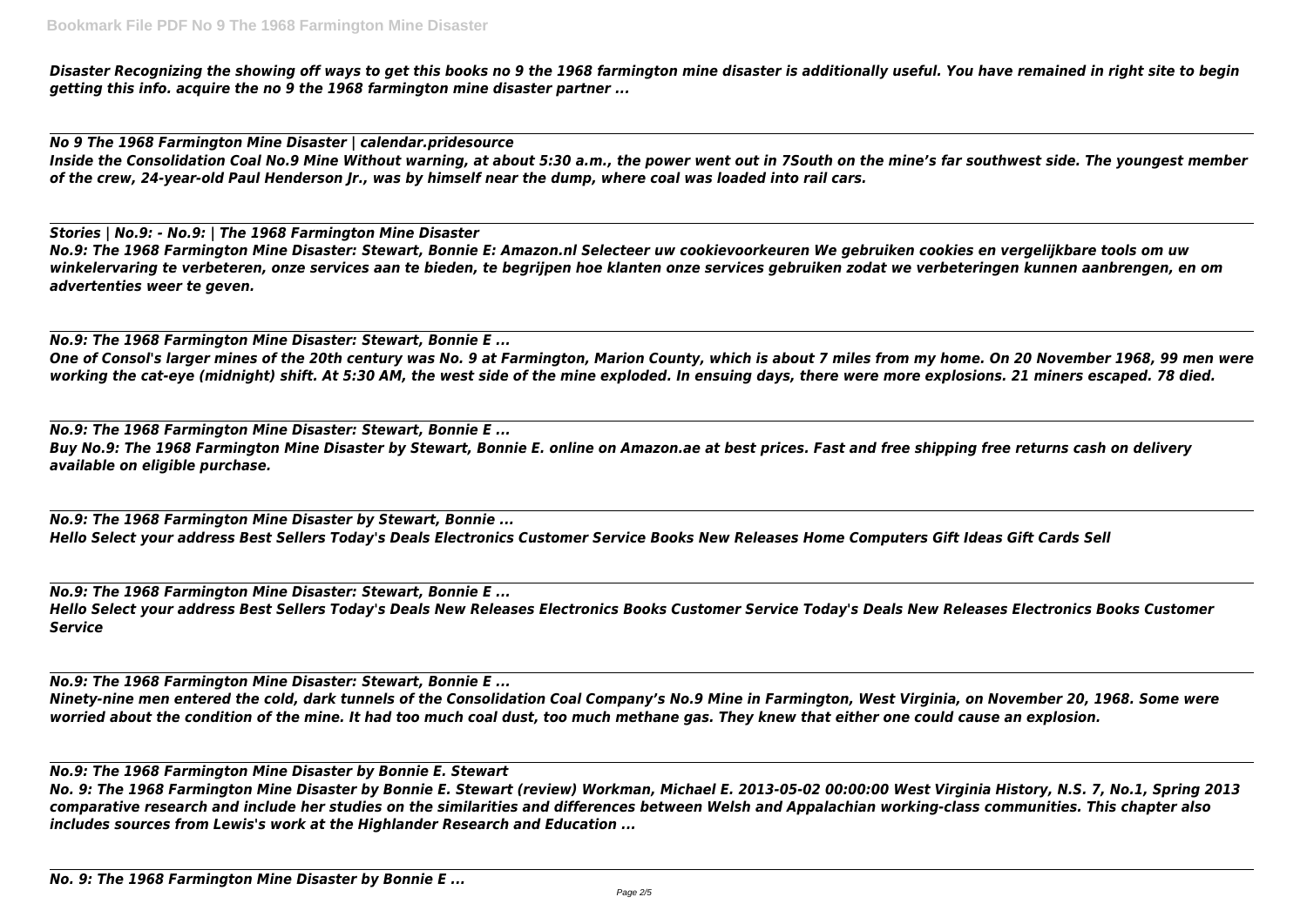*No. 9: the 1968 Farmington Mine Disaster. Stewart, Bonnie E. (Bonnie Elaine), 1952-eBook, Electronic resource, Book. English. Electronic books. 1st ed. Published Morgantown, W. Va. : West Virginia University Press 2011. Rate this 1/5 2/5 3/5 4/5 5/5 This resource is available electronically from the following locations . Read online using your University User ID and Password; Details . Read ...*

*Escape From Farmington No 9 An Oral History Farmington WV Coal Mine No. 9 Disaster 1968 Farmington Remembered Recovery of Farmington #9: An Interview with Danny Kuhn 1968 Farmington Disaster - 50th Anniversary Video Remembering #9: Stories from the Farmington Mine Disaster 1968 Farmington Mine Disaster (West Virginia State Archives) 11/15/15 Farmington No. 9 mine disaster memorial service Farmington coal mine disaster interview 58 minutes Disaster Chronicles: Farmington Mine Disaster - A\u0026E (1990)*

*Wayne Pereira - Farmington Mine Disaster 1968 (1999)WestVirginia@150 - The Farmington Mine Disaster 1968 \"WESTRAY\" Creepy Sounds Captured in an Abandoned Mine While Reviewing the ThruNite TN12 FlashlightUpper Big Branch Mine Disaster Simulation Accident at Mamiao Coal Mine, Sichuan, China The Porter Tunnel Mine Disaster, March 1st 1977 knox mine disaster location and footage Mine Explosion Survivor Interview How Do They Do It\_\_ Coal Mining Video.flvHillbillies, Coalminers, Treehuggers and God | Explore Films Exploring an Abandoned Coal Mine - Part 1 1968 Farmington Mine Disaster Farmington Coal Mine Explosion West Virginia November 1968 MSHA Wayne - 02 Farmington Mine Disaster 1968 Hominy Falls Mine Disaster, 1968 45th Anniversary Memorial Service for the Farmington No. 9 Mine Explosion This Week in Morgan County - Davitt McAteer 2020 UMWA Workers Memorial Video (Farmington Mine Disaster) Farmington mine disaster remembered 50 years later*

## *No 9 The 1968 Farmington*

*The Farmington Mine disaster was an explosion that happened at approximately 5:30 a.m. on November 20, 1968, at the Consol No. 9 coal mine north of Farmington and Mannington, West Virginia, United States. The explosion was large enough to be felt in Fairmont, almost 12 miles away. At the time, 99 miners were inside.*

*Farmington Mine disaster - Wikipedia Buy No.9: The 1968 Farmington Mine Disaster by Bonnie E. Stewart (ISBN: 9781933202778) from Amazon's Book Store. Everyday low prices and free delivery on eligible orders.*

*No.9: The 1968 Farmington Mine Disaster: Amazon.co.uk ... Buy No.9: The 1968 Farmington Mine Disaster by Bonnie E. Stewart (ISBN: 9781933202785) from Amazon's Book Store. Everyday low prices and free delivery on eligible orders.*

*No.9: The 1968 Farmington Mine Disaster: Amazon.co.uk ...*

*- The United Mine Workers of America usually marks the anniversary of the 1968 Farmington No. 9 mine disaster with a ceremony at the memorial in Mannington. Union members, however, had to recognize the 78 coal miners away from the site because of the coronavirus pandemic.*

*UMWA remembers Farmington No. 9 miners with virtual ceremony Ninety-nine men entered the cold, dark tunnels of the Consolidation Coal Company's No.9 Mine in Farmington, West Virginia, on November 20, 1968. Some were worried about the condition of the mine. It had too much coal dust, too much methane gas. They knew that either one could cause an explosion.*

*No.9: The 1968 Farmington Mine Disaster - Project MUSE - No.9 CHARLESTON, W.Va. — The United Mine Workers of America usually marks the anniversary of the 1968 Farmington No. 9 mine disaster with a ceremony at the memorial in Mannington. Union members ...*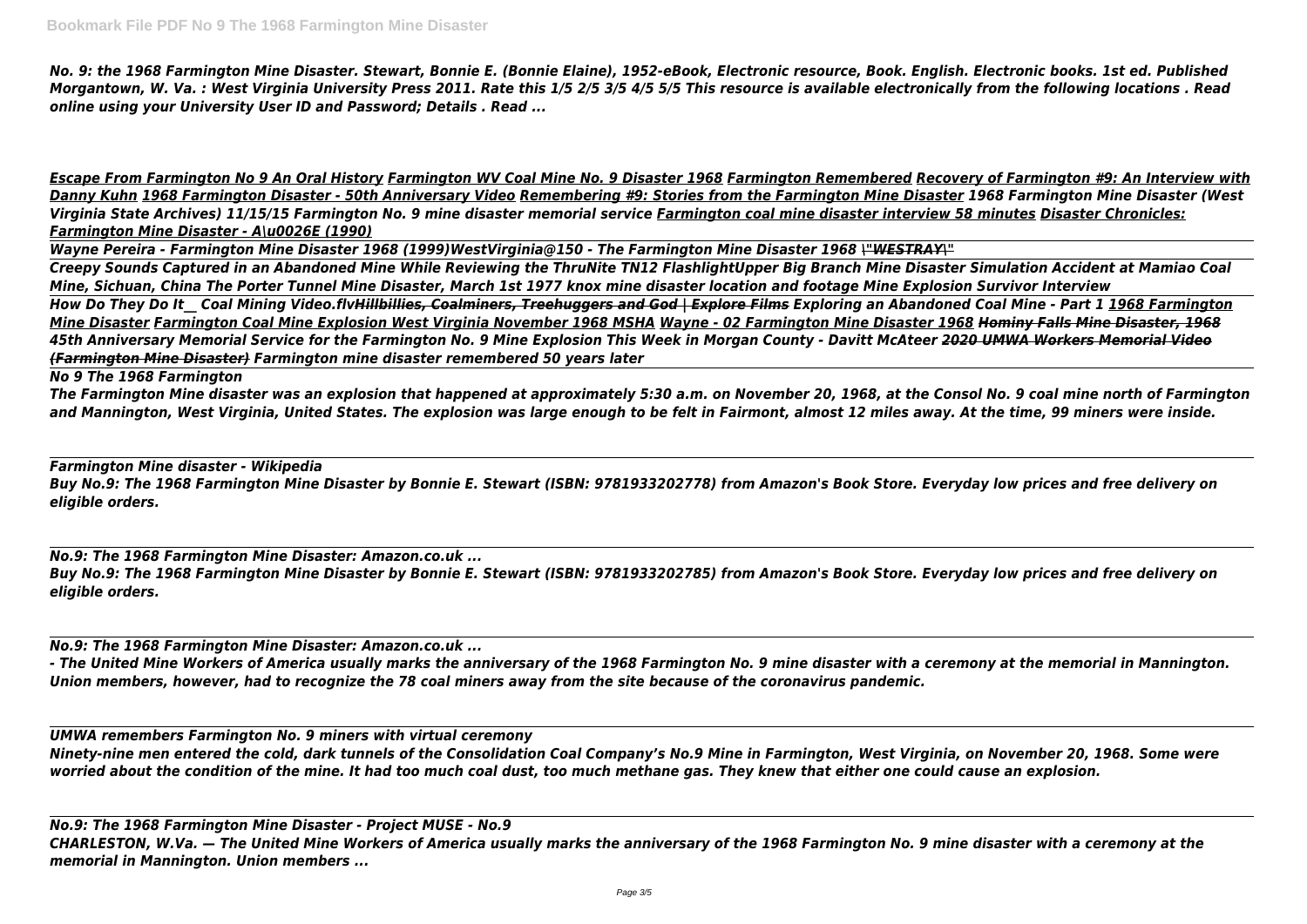*UMWA remembers Farmington No. 9 miners with virtual ...*

*no-9-the-1968-farmington-mine-disaster 1/5 Downloaded from calendar.pridesource.com on November 15, 2020 by guest [EPUB] No 9 The 1968 Farmington Mine Disaster Recognizing the showing off ways to get this books no 9 the 1968 farmington mine disaster is additionally useful. You have remained in right site to begin getting this info. acquire the no 9 the 1968 farmington mine disaster partner ...*

*No 9 The 1968 Farmington Mine Disaster | calendar.pridesource Inside the Consolidation Coal No.9 Mine Without warning, at about 5:30 a.m., the power went out in 7South on the mine's far southwest side. The youngest member of the crew, 24-year-old Paul Henderson Jr., was by himself near the dump, where coal was loaded into rail cars.*

*Stories | No.9: - No.9: | The 1968 Farmington Mine Disaster No.9: The 1968 Farmington Mine Disaster: Stewart, Bonnie E: Amazon.nl Selecteer uw cookievoorkeuren We gebruiken cookies en vergelijkbare tools om uw winkelervaring te verbeteren, onze services aan te bieden, te begrijpen hoe klanten onze services gebruiken zodat we verbeteringen kunnen aanbrengen, en om advertenties weer te geven.*

*No.9: The 1968 Farmington Mine Disaster: Stewart, Bonnie E ... One of Consol's larger mines of the 20th century was No. 9 at Farmington, Marion County, which is about 7 miles from my home. On 20 November 1968, 99 men were working the cat-eye (midnight) shift. At 5:30 AM, the west side of the mine exploded. In ensuing days, there were more explosions. 21 miners escaped. 78 died.*

*No.9: The 1968 Farmington Mine Disaster: Stewart, Bonnie E ... Buy No.9: The 1968 Farmington Mine Disaster by Stewart, Bonnie E. online on Amazon.ae at best prices. Fast and free shipping free returns cash on delivery available on eligible purchase.*

*No.9: The 1968 Farmington Mine Disaster by Stewart, Bonnie ... Hello Select your address Best Sellers Today's Deals Electronics Customer Service Books New Releases Home Computers Gift Ideas Gift Cards Sell*

*No.9: The 1968 Farmington Mine Disaster: Stewart, Bonnie E ... Hello Select your address Best Sellers Today's Deals New Releases Electronics Books Customer Service Today's Deals New Releases Electronics Books Customer Service*

*No.9: The 1968 Farmington Mine Disaster: Stewart, Bonnie E ... Ninety-nine men entered the cold, dark tunnels of the Consolidation Coal Company's No.9 Mine in Farmington, West Virginia, on November 20, 1968. Some were worried about the condition of the mine. It had too much coal dust, too much methane gas. They knew that either one could cause an explosion.*

*No.9: The 1968 Farmington Mine Disaster by Bonnie E. Stewart No. 9: The 1968 Farmington Mine Disaster by Bonnie E. Stewart (review) Workman, Michael E. 2013-05-02 00:00:00 West Virginia History, N.S. 7, No.1, Spring 2013 comparative research and include her studies on the similarities and differences between Welsh and Appalachian working-class communities. This chapter also includes sources from Lewis's work at the Highlander Research and Education ...*